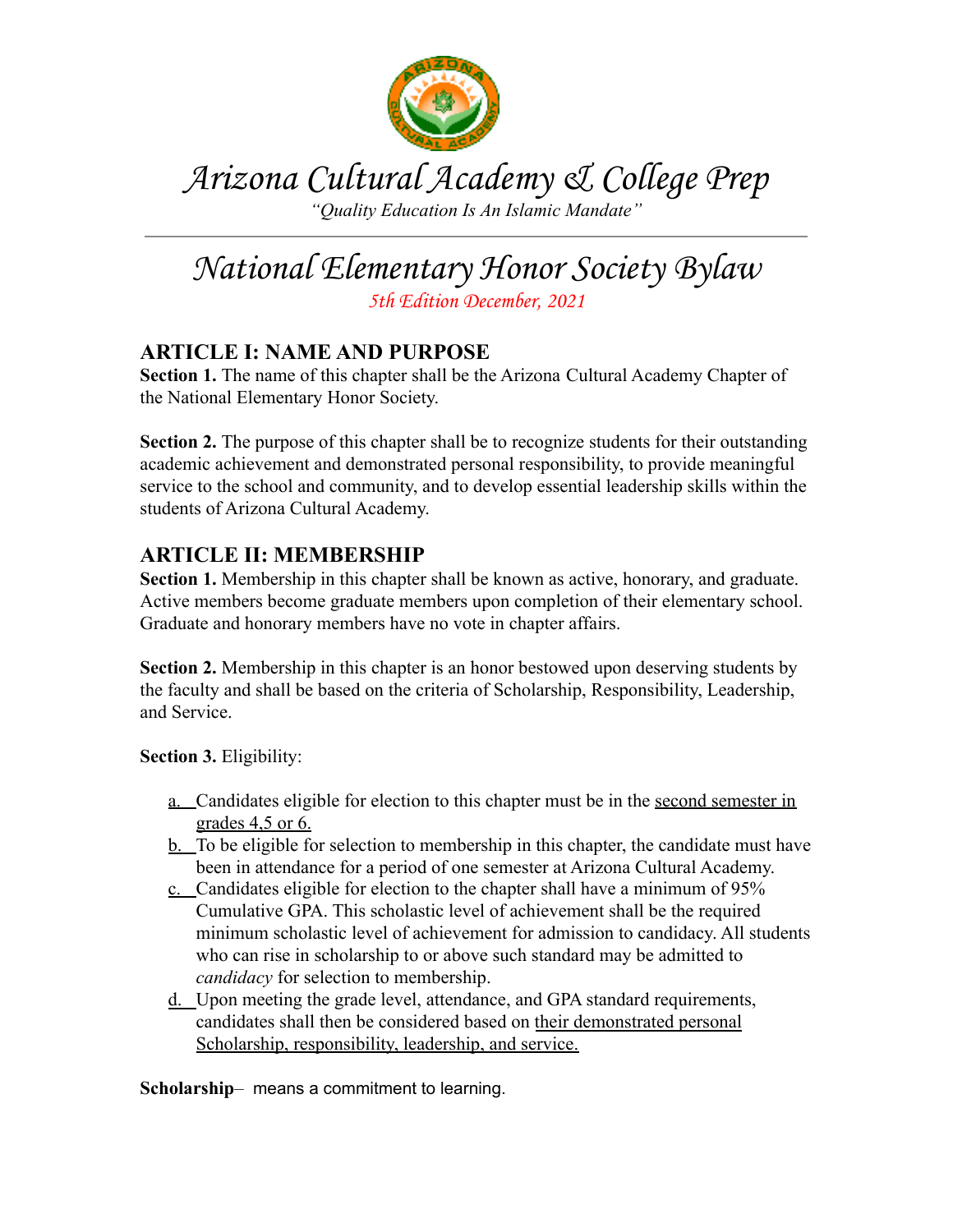- 1- An NEHS member is willing to spend time in reading and study, knowing the lasting benefits of a cultivated mind.
- 2- Members of NEHS are challenged to continually expand their world through the opportunities inherent in scholarship."

**Responsibility** *–* The personal responsibility criterion is considered highly important for membership selection. Responsibility can be demonstrated in the student's behavior at school, at home, and in the community.

Responsible students should demonstrate many positive qualities including, but not limited to:

- 3- High standards of honesty and reliability.
- 4- Cooperative and supportive.
- 5- Courtesy, concern, and respect for others.
- 6- Good citizenship.

**Leadership –** a leadership criterion includes but is not limited to:

- 1- Leaders are resourceful and good problem solvers.
- 2- Leaders are involved in and promoters of school activities.
- 3- Leaders are dependable and idea contributors.
- 4- Leaders are both organized and organizers.

**Service** – Service is generally considered to be those actions undertaken by the student which are done with or on behalf of others without any direct financial compensation. The student who serves:

- 1- Service is an extra effort given to volunteering with the clear intention to earn service hours.
- 2- Members shall meet the one hour per the quarter requirement that cannot be accumulated with at least 3 hours taking place at school.
- 3- Service can include tutoring peers, helping at food banks, etc.
- 4- All students are responsible for keeping records of their time and having them signed by the appropriate personnel. All hours volunteered will be verified by three staff members: The program Coordinator and the two school Counselors.
- 5- Joining after school club does not count towards service hours.
- 6- Service points given to candidates are weighted in favor of activities done recently.
- 7- The school will provide avenues for outside volunteering beyond in-school service hours. There will be one opportunity provided per quarter.
- 8- Events such as the Pancake Breakfast will stipulate the number of volunteers needed, who may then count their time as Service. Simply showing up will not qualify the student for service hours.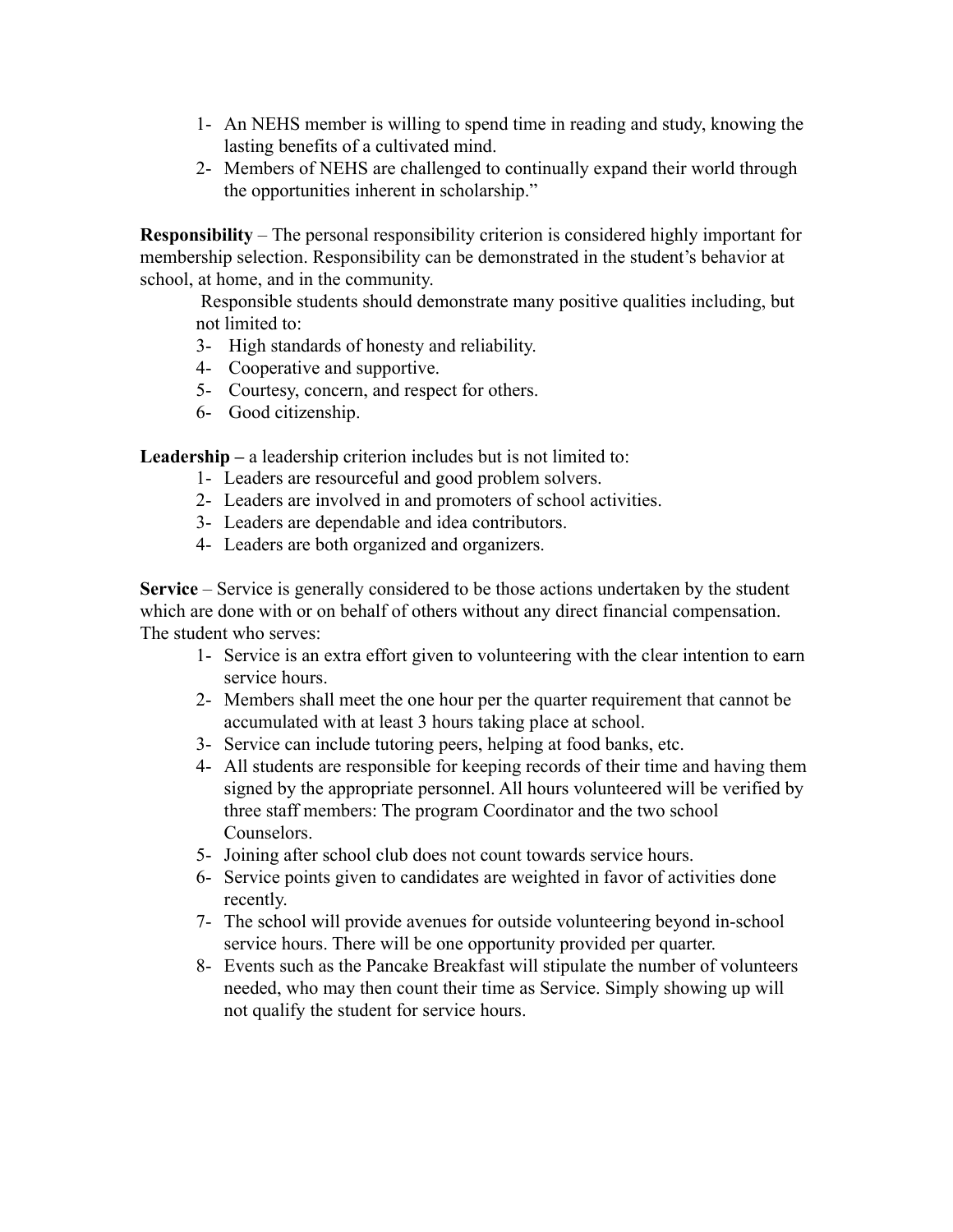# **ARTICLE III: SELECTION OF MEMBERS**

**Section 1.** The selection of members to this chapter shall be by a majority vote of the Faculty Council consisting of five faculty members appointed by the principal. The chapter adviser shall be the sixth, non-voting, ex-officio member of the Faculty Council.

**Section 2.** Prior to selection, the following shall occur:

- a. Students' academic records shall be reviewed to determine scholastic eligibility.
- b. Students who are eligible scholastically ("candidate") shall be notified and asked to complete and submit the Student Activity Information Form for further consideration for selection.
- c. Faculty Council shall solicit the recommendation from all elementary teachers. Based on such discussion, the faculty council shall meet and evaluate the student according to the rubric. At least fifteen out of twenty shall be obtained for a candidate to be selected as a member. The final decision will be based on a majority vote of the council.

**Section 3.** The selection of new, active members shall be held once a year during the second semester of the school year. (*Alternative or additional selection periods may be added.)*

**Section 4.** Candidates become members when inducted at a special ceremony.

**Section 5.** An active member of the National Elementary Honor Society who transfers from this school will be given a letter indicating the status of his/her membership and signed by the Principal or the Adviser.

**Section 6.** An active member of the National Elementary Honor Society who transfers to this school will be *automatically* accepted for membership in this chapter. The Faculty Council shall grant to the transferring member one semester to attain the membership requirements and, thereafter, this member must maintain those requirements for this chapter in order to retain his/her membership. A member can be considered for dismissal when performance falls below the acceptable levels of any of the standards by which the student was selected, when the member fails to fulfill chapter obligations, or when the member is found guilty of violating school rules or the law.

# **ARTICLE IV: DISCIPLINE AND DISMISSAL**

**Section 1.** Any member who falls below the standards of scholarship, responsibility, leadership, and service may be dismissed from the Arizona Cultural Academy chapter of the National Elementary Honor Society. A member of the National Elementary Honor Society is expected to maintain his/her academic standing and take an active role in service and responsibility to his/her school and community.

**Section 2.** If a member's cumulative grade point average falls below the standard in effect when he/she was selected, he/she will be given a written warning and a time period for improvement. If the cumulative grade point average remains below standard at the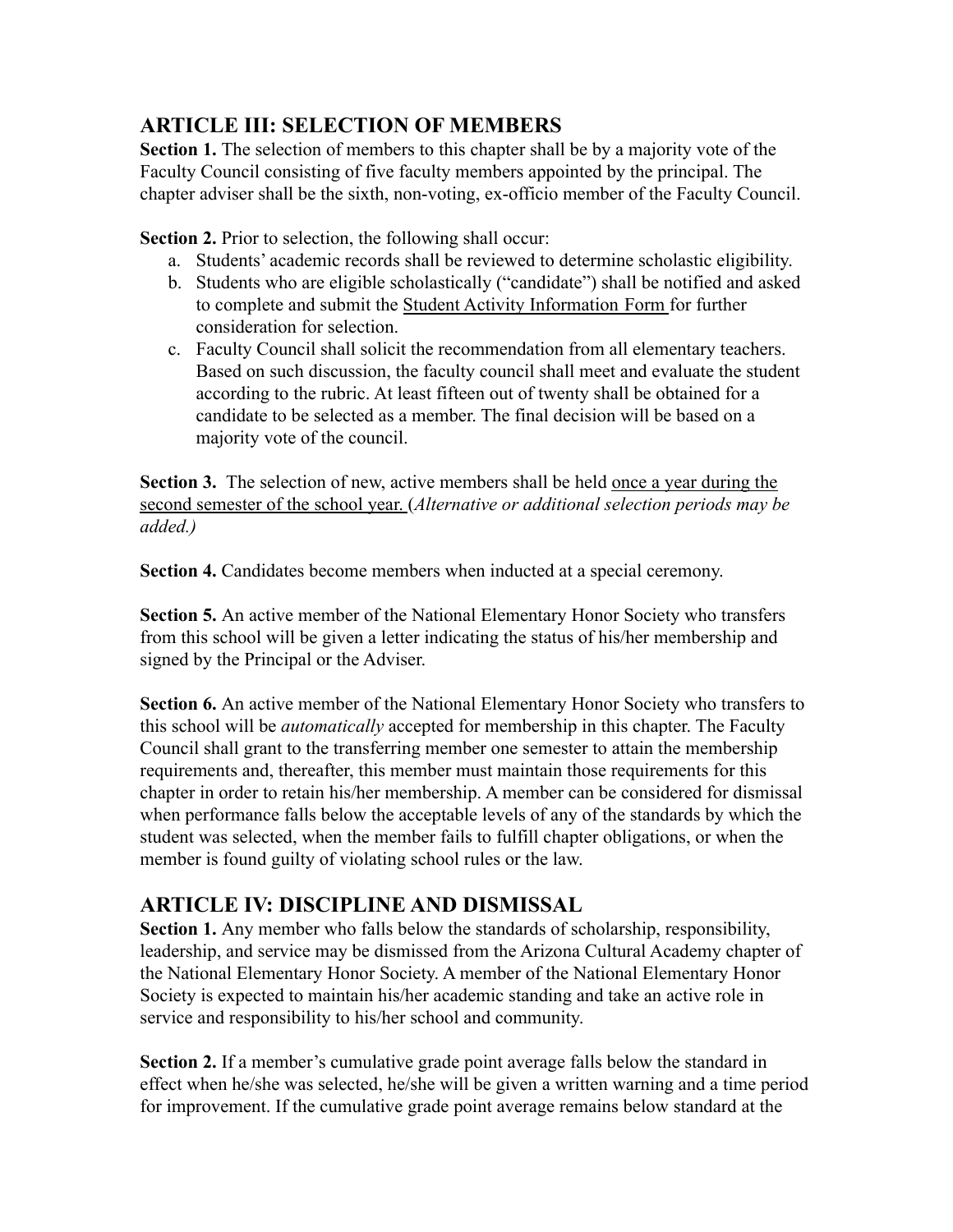end of the warning period the student will be subject to further disciplinary action by the Faculty Council that may include dismissal from the chapter.

**Section 3.** Violation of the law or school regulations can result in the dismissal of a member. Offenders of the school conduct code (such as the use of profanity, failure to comply, unexcused absence, excessive tardiness, etc.) will receive written warning notification. A conference may be requested by either party (Faculty Council or student/parent). If the member is involved in another violation of the school conduct code, the member may be dismissed.

**Section 4.** In case of pending dismissal:

- a. The member will receive written notification indicating the reason for possible dismissal from the adviser/Faculty Council. The member and adviser will discuss the written notification at a conference. Situations that involve flagrant violations of school rules or the law can warrant disciplinary action without a written warning although a hearing must still be held.
- b. The member will be given the opportunity to respond to the charge against him/her at a hearing before the Faculty Council prior to the vote on dismissal (in accordance with due process identified in **Article X** of the National Constitution). The member has the opportunity to present his/her defense either in person or in writing. The Faculty Council will then vote on whether to dismiss. A majority vote of the Faculty Council is needed to dismiss any member.
- c. The results of the Faculty Council vote will be reviewed by the principal, and then if confirmed, expressed in a letter sent to the student, parents, and principal. Dismissed members must surrender any membership emblems to the adviser.
- d. The Faculty Council's decision may be appealed to the principal and afterward through the School Council.
- e. When a student is dismissed or resigns, he/she is no longer a member and may never again be considered for membership in the National Elementary Honor Society.

A member is subject to pending dismissal if he/she

- 1. Obtains a violation in the classroom or anywhere on campus that results in the student being sent to the office. (In the event that the majority of the Faculty Council votes not to dismiss the violator after the hearing, it is recommended that the member shall be placed on probation status. Any repeated offense or other violation shall result in more severe consequences which include dismissal however the hearing shall still be held.)
- 2. Missing three general meetings after being warned in this regard, without informing the President and or without valid excuses.

The member is expected to follow all school policies, No excuses! Honor Society Members are expected to conduct themselves appropriately in all settings, whether formal or informal on or off campus.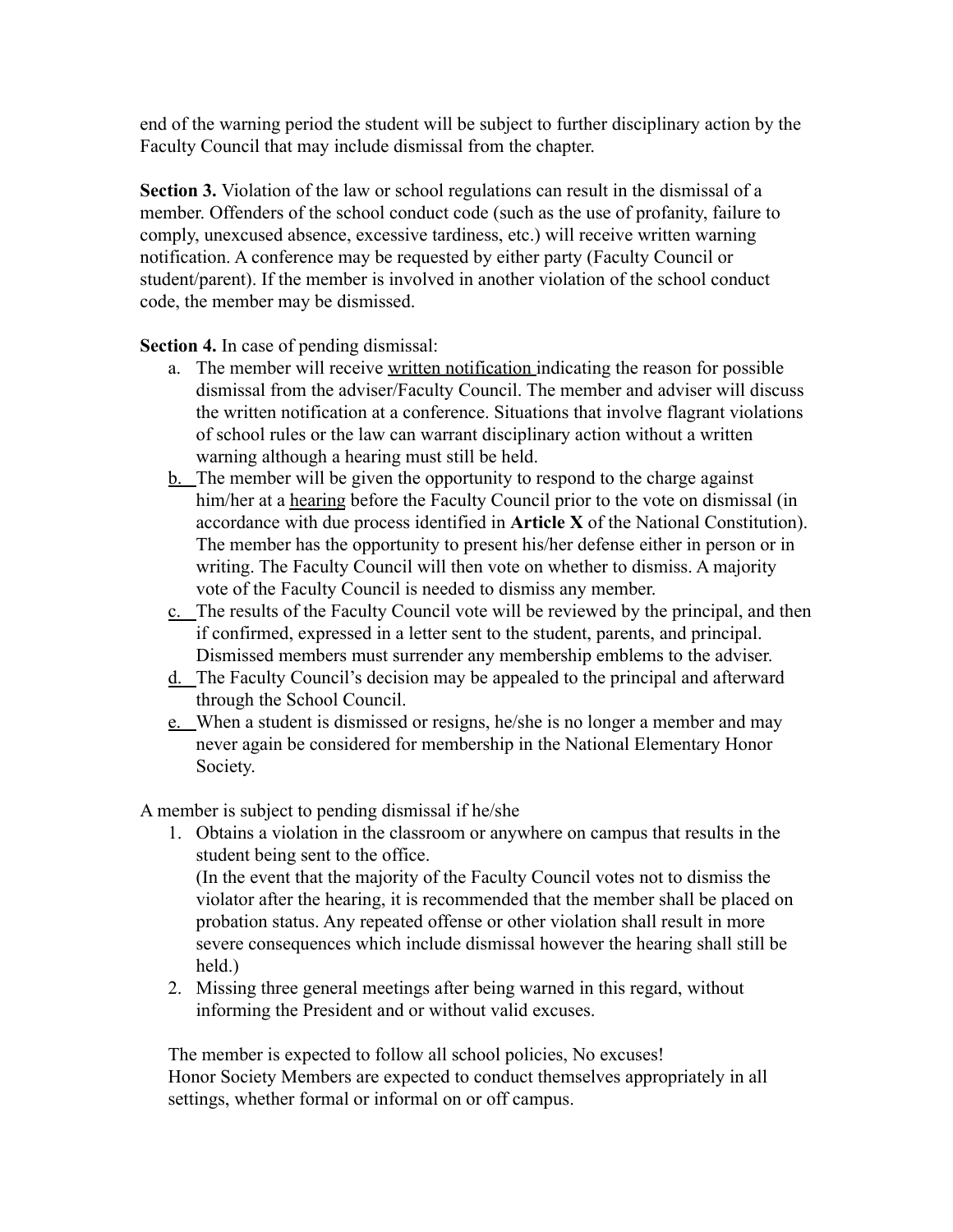Inappropriate social behavior, including, but are not limited to, cyberbullying and postings such as Facebook, or any social media platform can be brought to a counselor's attention for a private meeting.

To avoid conflict of interest, any Faculty Council member may choose not to participate nor present in any selection or dismissal process. An alternate will be appointed to assure that the faculty council includes 5 voting members.

**Section 5.** In lieu of dismissal, the Faculty Council may impose disciplinary sanctions upon a member as deemed appropriate.

#### **ARTICLE V: OFFICERS**

**Section 1.** The officers of the chapter shall be the president, vice president, secretary, and treasurer.

**Section 2.** Student officers shall be elected at the second meeting of each school year. All returning active members are eligible to run for a position as an officer. All active members of the chapter are eligible to vote.

- a. At the first meeting, Candidacy Nomination forms for various offices will be available to all members. These forms shall include an application, stating the office the nominee is seeking and the goals and qualifications the nominee has. The second form is the Faculty Reference Form.
- b. Ten days prior to the second meeting vote, officer nominees will each have submitted to the adviser two Faculty Reference forms.
- c. The Faculty Council and adviser shall assure that the candidate nominees are qualified in terms of leadership and communication abilities as determined by the nominee's application form and faculty references.

**Section 3.** A majority vote shall be necessary to elect any officer of this chapter. If the first vote does not yield a majority, a second vote shall be taken of the two candidates receiving the highest number of votes.

#### **Section 4.** President

Subsection 1 – Any person nominated for President shall meet the following eligibility requirements:

- a. Must be a member of the NEHS
- b. Must be in  $6<sup>th</sup>$  grade during the term of office to be served. Subsection 2 – The President shall have the following duties and powers:
- a. Preside over all meetings of the Executive Board and General Assembly
- b. Call and cancel NEHS meeting with the approval of the faculty adviser
- c. Appoint all committee chairpersons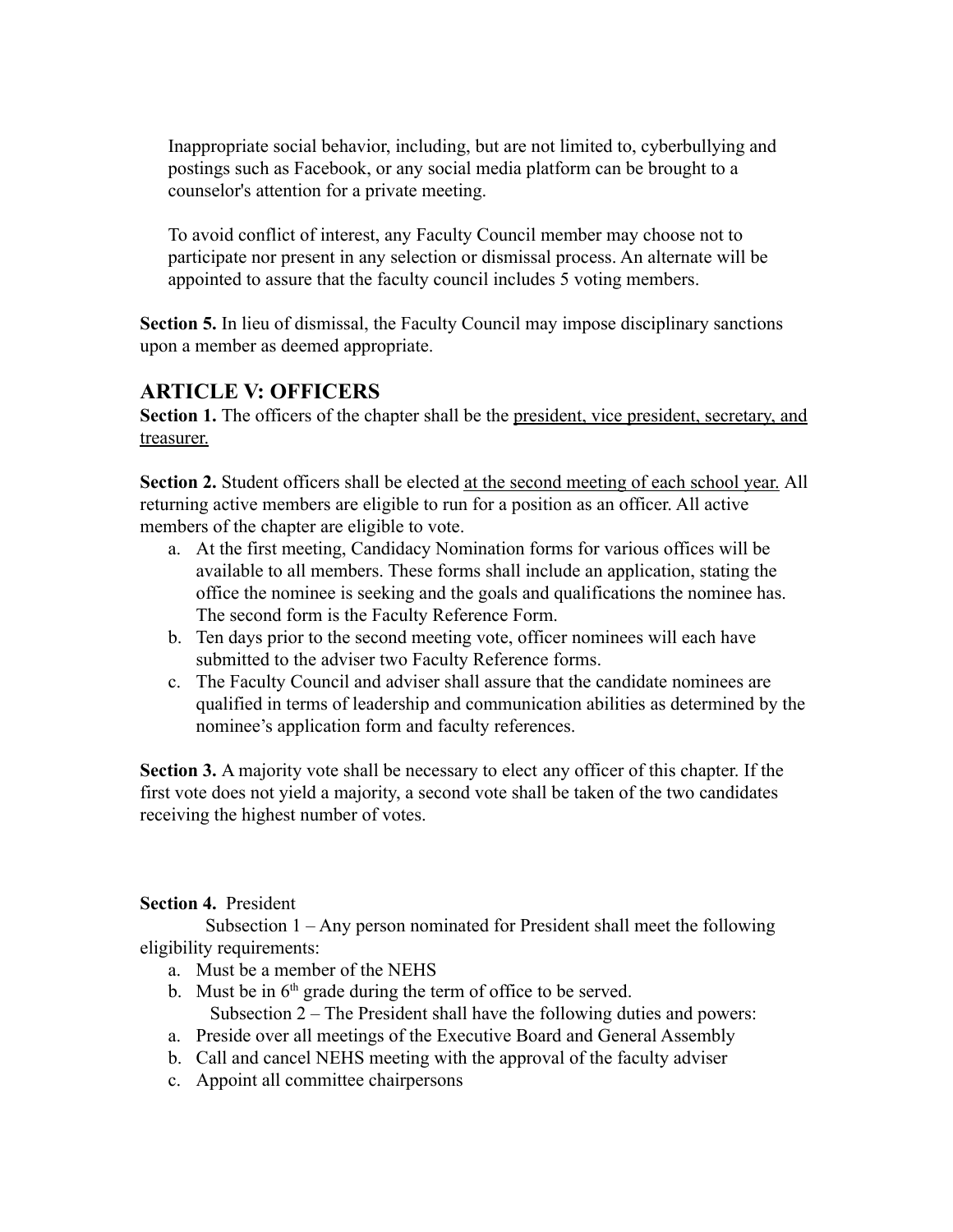- d. Prepare a written agenda for distribution at all meetings with the assistance of the secretary
- e. Represent the NEHS at school functions
- f. Perform all duties associated with the office of President

#### **Section 5.** Vice President

Subsection 1 – Any person nominated for the position of Vice President shall meet the following requirements.

a. Must be a member of the NEHS

Subsection 2 – The Vice President shall have the following duties and powers:

- a. Perform the duties of President in the event of his/her absence
- b. Perform all the duties associated with the office of Vice President
- c. Shall keep a record of members' contributions to leadership and service

#### **Section 6.** Secretary

Subsection 1 – Any person nominated for the position of Secretary shall meet the following requirements.

a. Must be a member of NEHS

Subsection 2 – The Secretary shall have the following duties and responsibilities:

- a. File and maintain a record of the minutes of all NEHS meetings and official chapter correspondence
- b. Record attendance at all meetings
- c. Prepare typed minutes within two school days of the meeting
- d. Be responsible for maintaining the service record for all members
- e. Perform all duties associated with the office of Secretary

#### **Section 7.** Treasurer

Subsection 1 -- Any person nominated for the position of Secretary shall meet the following requirements.

a. Must be a member of NEHS

Subsection 2 – The Secretary shall have the following duties and responsibilities:

- a. Have a general charge of NEHS funds, collection, and distribution
- b. Present a financial statement at the beginning of each NEHS meeting
- c. Present a financial statement at the end of each school year
- d. Perform all duties associated with the office of Treasurer

# **ARTICLE VI: EXECUTIVE COMMITTEE**

Section 1. The executive committee shall consist of the faculty adviser and the chapter officers.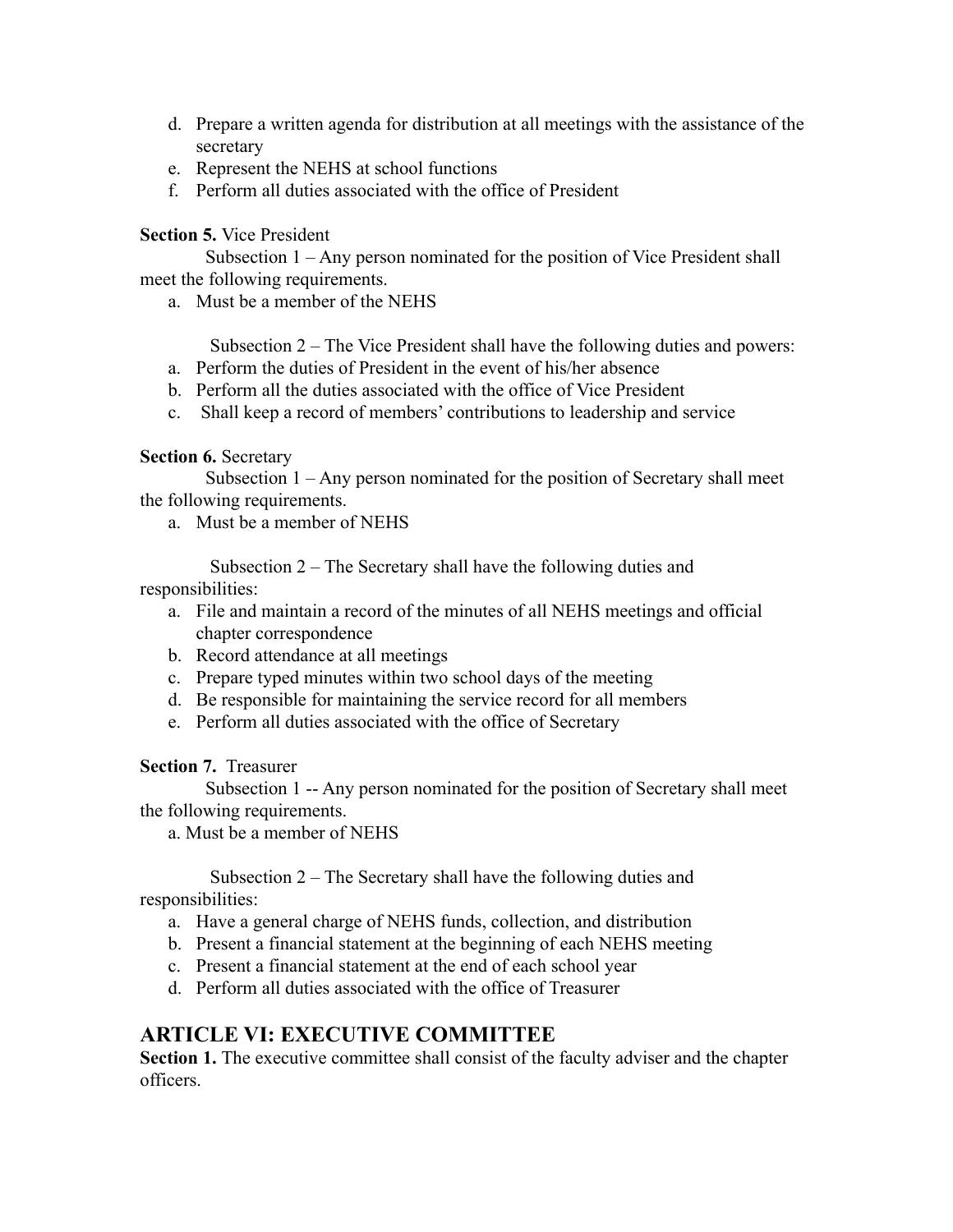**Section 2.** The executive committee shall have general charge of the meetings and the business of the chapter, but any action by the executive committee is subject to the review of the chapter members.

### **ARTICLE VII: MEETINGS**

**Section 1.** Executive Board shall establish a meeting scheduled on a month-to-month basis. Meetings shall be held weekly.

**Section 2.** The General Assembly shall meet on a specific day every month which will be set up by the Executive Board and the faculty adviser and printed in the school calendar. Meetings shall be held no less than once a month.

**Section 3.** This chapter shall conduct its meetings according to *Robert's Rules of Order.*

**Section 4.** All chapter members are expected to attend all regularly-scheduled chapter meetings.

# **ARTICLE VIII: ACTIVITIES**

**Section 1.** The chapter shall determine one or more service projects for each year.

**Section 2.** All members shall regularly participate in these projects.

**Section 3.** All members must complete a minimum of five service hours.

**Section 4.** These projects shall have the following characteristics: fulfill a need within the school or community, have the support of the administration and the faculty, be appropriate and educationally defensible, and be well-planned, organized, and executed.

**Section 5.** Each member shall have the responsibility for choosing and participating in an individual service project which reflects his or her particular talents and interests and as approved by the chapter adviser. This is in addition to the chapter projects to which all members contribute.

**Section 6.** The chapter shall publicize its projects in a positive manner.

# **ARTICLE IX: EMBLEM**

**Section 1.** Each member of this chapter who is in good standing with regard to the membership standards and member obligations shall have the privilege of wearing the emblem adopted by the National Elementary Honor Society.

**Section 2.** Any member who withdraws, resigns, or is dismissed from the chapter shall return the emblem to the chapter.